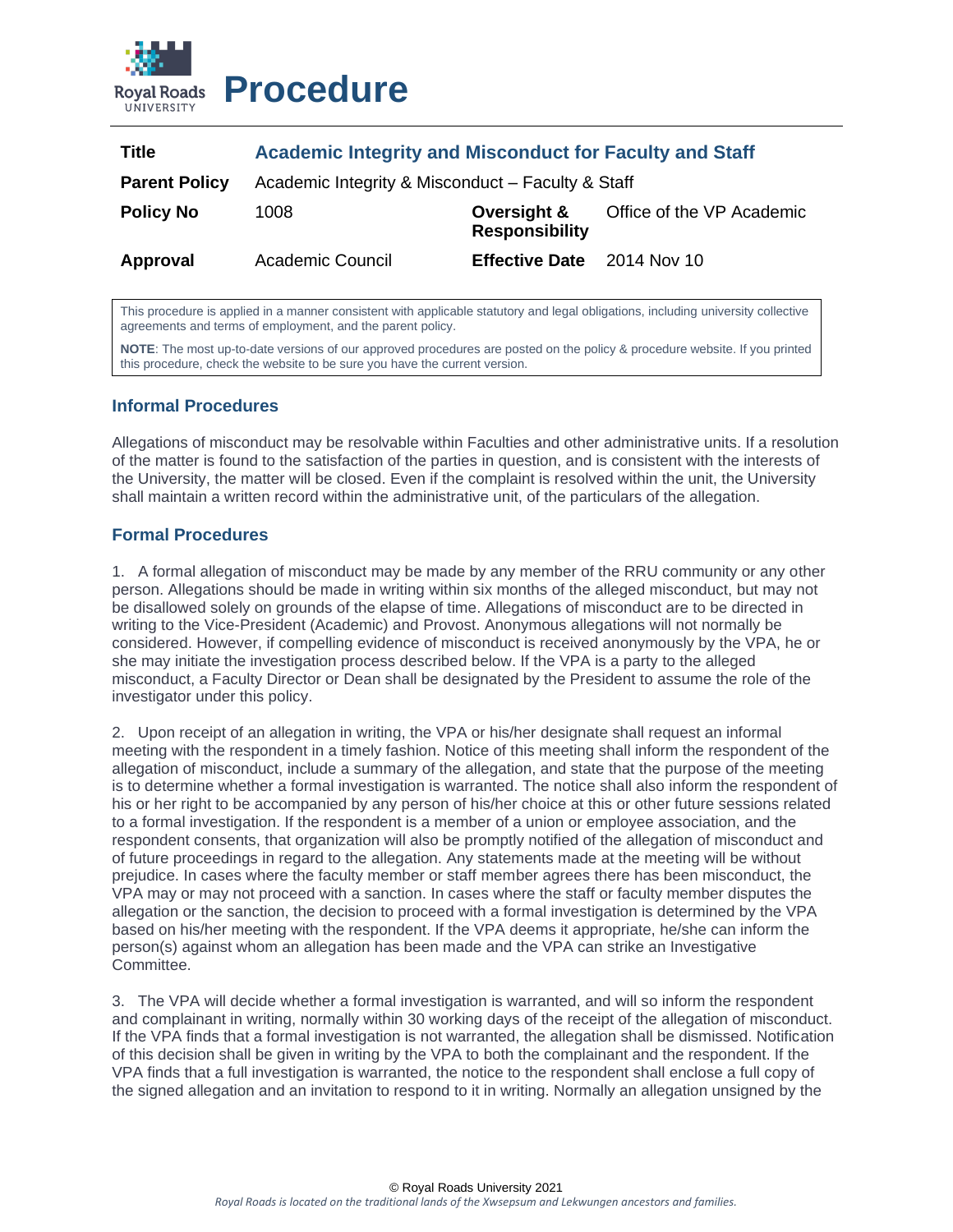complainant will not be processed. However, if in the opinion of the VPA there are reasonable grounds to proceed then, an unsigned allegation can move forward.

4. The VPA or designate(s) shall investigate the allegations fairly, judiciously and confidentially. The procedures to be followed are guided by the principles of fairness and due process, applicable to all parties. The respondent and complainant will have adequate opportunity to know any evidence presented by any party and to respond to that evidence if he/she so chooses. If the investigation is conducted by designate(s), its purpose shall be fact finding and formulation of a recommendation as to whether misconduct in research or in scholarly activity (which includes teaching, writing, editing) has occurred. Procedures for conduct of the investigation are appended to this policy.

5. Normally within 60 working days of the commencement of the formal investigation, and after considering all the evidence gathered by him/her or the designate(s), the VPA shall reach a decision and prepare a draft written report. Interviews will be documented. The report shall include a copy of the allegation, the written response, if any, of the respondent and the findings of the VPA as to whether the allegation has been upheld or not, with a statement of the reasons for the finding. The report should also include names of interviewed witnesses. The interviews will be documented. The appropriate criterion for a decision is the presence of clear and convincing evidence. The report shall also describe actions, if any, to be taken, which may include, but are not limited to, those listed below:

- Sanctions against a respondent found to have engaged in misconduct;
- **•** Actions to protect or restore the reputation of the respondent, if wrongfully accused;
- Actions to protect a complainant found to have made a responsible accusation:
- Sanctions against a complainant found to have made an irresponsible or malicious allegation.

Sanctions will depend on the severity of the offense and may include (but are not limited to): reprimand, suspension and dismissal. If sanctions are to be imposed against either the respondent or complainant, the VPA will meet with that person to discuss the case, the report of the designate(s) if the investigation was not carried out by the VPA, the draft report and the sanctions, prior to his/her final decision and finalization of the report. The final report will be provided to both the complainant and the respondent. In accordance with the *Freedom of Information and Protection of Privacy Act*, records containing any information used to make a decision about an individual must be retained for at least one year in order to provide a reasonable period for the submission of related access requests; and it is recommended in the RRU Records Classification System that all records relating to issues management and dispute resolution be retained for 10 years to ensure their availability if any legal actions are initiated.

If sanctions or actions are components of the final decision, the sanctions or actions will be imposed or taken by the VPA, unless another person is designated to do so by existing University policy, collective agreement, and framework agreement or by legislation. In such cases, the report will be transmitted to that other person, as a recommendation for action.

6. If an affected person believes that the decision was reached improperly or disagrees with that decision, an appeal or grievance, as appropriate, may be filed, according to the terms of the appeal or grievance mechanism applicable to that person. If no such mechanism is in place, an appeal may be filed, within 15 working days of the receipt of the report, with the President.

7. When the case is concluded, a Final Report on the outcome (after any appeals) will be written by the VPA or designate. The Final Report will contain a summary of the allegations, the decisions of the VPA and the final outcome, including sanctions imposed and/or actions taken. The Final Report will be submitted, in a timely fashion, to the President and a copy is retained in the faculty or staff member's file.

8. If the research or other scholarly activity involved projects funded in whole or in part by one of the national granting Councils or another funding agency and misconduct was found to have occurred, a copy of the Final Report will be transmitted to that Council or other funding agency by the VPA within 30 days of the conclusion of the inquiry/investigation. If an allegation is dismissed, as described under paragraph 4 above or otherwise determined to have been unfounded, and the Council or other funding agency is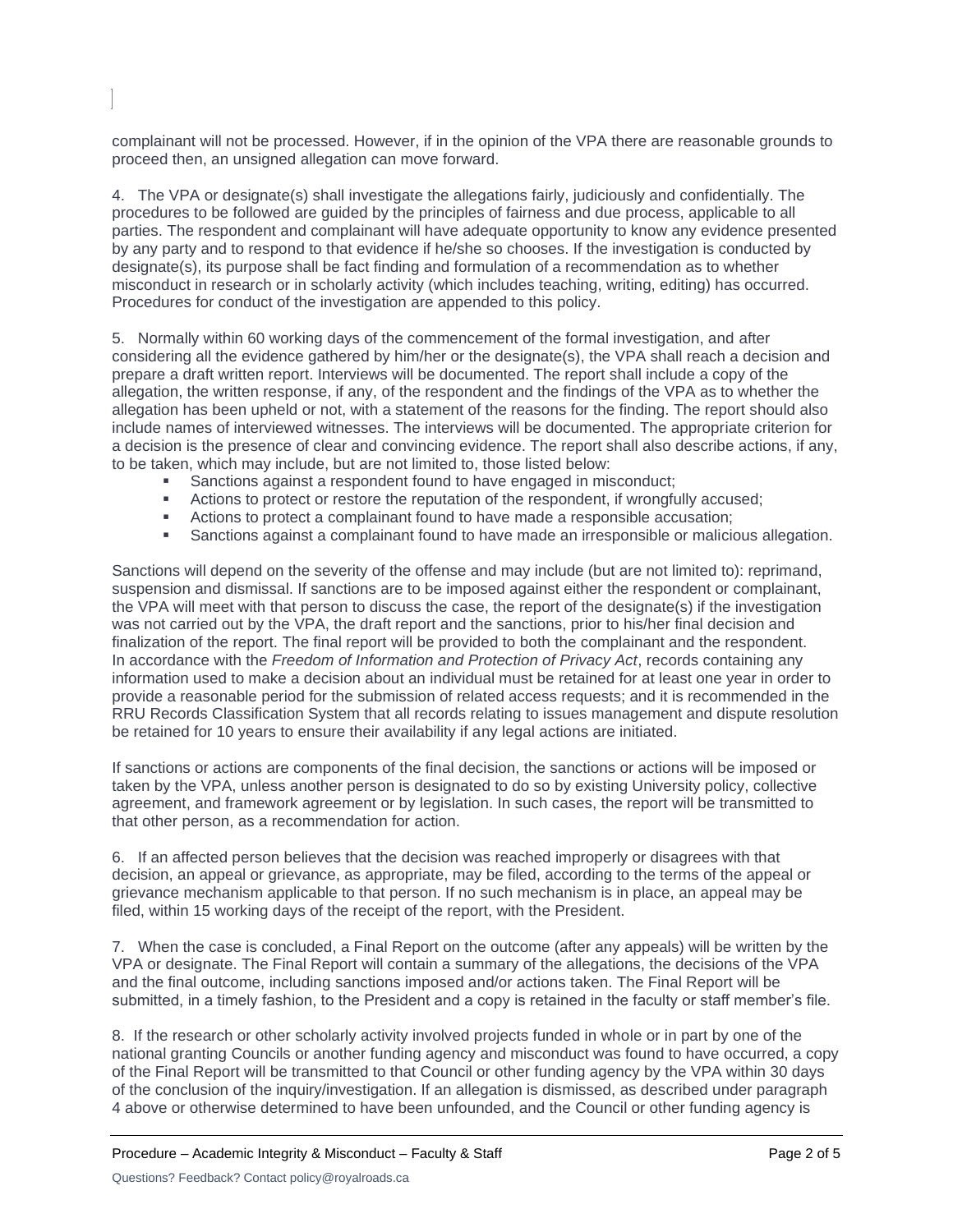known to be aware or is likely to be aware of the allegation, the VPA will so inform the Council or other funding agency. In cases where it is the Council which initiates a request for inquiry/investigation, the VPA will provide the Council, whose funds are involved, with a comprehensive report of the process and findings.

If the research involves projects funded in whole or in part by federal, provincial or municipal funds and misconduct was found to have occurred, a copy of the Final Report will be transmitted to the appropriate authority.

9. If the VPA determines it to be in the best interests of the University, a report on the investigation of misconduct and its outcome will be disseminated to persons with a legitimate interest in knowing about them. This report will normally contain no information that would identify the parties, unless this action is fully consistent with the final outcome of this case as described in the Final Report.

Any and all information and records relating to an action under this policy will be handled by the university in compliance with the British Columbia *Freedom of Information and Protection of Privacy Act* and other pertinent provincial statutes.

### **Investigative Committee Process - If Required**

If the VPA deemed an investigative committee is appropriate, the following applies: The investigation of allegations of misconduct in research is undertaken by one or more impartial designate(s), herein called 'the Investigators.' The number of Investigators will be determined by the VPA and Provost, dependent on the specifics of each case. Normally, the Investigators will be faculty members in departments other than those of the parties. They will have no prior involvement in the matter under investigation. If appropriate, one or more of the Investigators may be external to the University. It is recommended that one member of the committee be a subject matter expert with appropriate expertise in the area of research related to the allegation.

The investigation is confidential and is governed by the principle of fairness. Within this framework, the Investigators are free to develop procedures and practices, specific to the case under investigation, to collect written material and to conduct hearings, and are not constrained by strict rules of procedure and evidence. Therefore, the procedures followed may deviate from those detailed below, where this is necessary to the effective gathering of evidence. The Investigators may consult expert witnesses and solicit reports from them on the matter under investigation. The Investigators may obtain written materials relevant to the investigation, such as laboratory notebooks, manuscripts, computer files and records of the proceedings of university committees such as the Research Ethics Board.

Subject only to the need to respect the privacy of third parties, and to protect solicitor-client privilege, copies of any information received by the Investigators will be provided to the parties for their reply. Copies of replies will be communicated to the other party, subject only to the same constraint. Further comments on any reply will be requested only where the reply raises a new matter.

In the following, 'representative' refers to a person chosen by the respondent (or complainant), possibly a member or staff employee of an employee group to which the respondent (or complainant) belongs. The following process is intended to apply where there is reason to believe that there may have been a violation of this Policy. The university reserves the right in its discretion to modify the process as it determines may be appropriate in any particular instance. The Investigators shall determine their own procedure, having regard to their duty to act fairly toward the party. The party has the right to an opportunity to be heard in connection with the allegations against them. The Investigative Committee will determine whether it will hear from the party in person, in writing, or by some other means.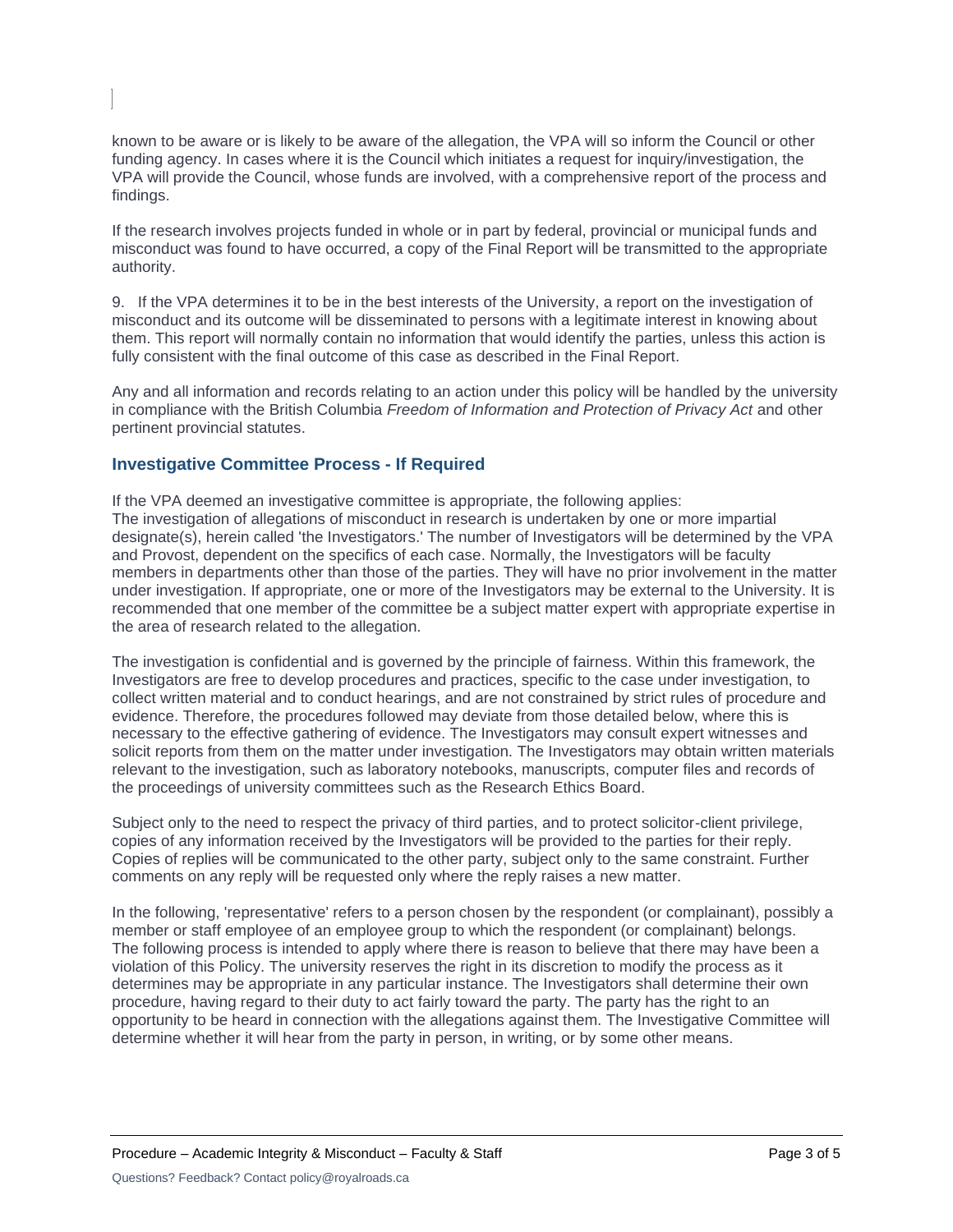# **Meetings**

1. The investigation may include one or more meetings between the Investigators and the respondent. The respondent may have a representative present at such meetings.

2. The investigation may include one or more meetings between the Investigators and the complainant. The complainant may have a representative present at such meetings.

### **Hearings**

1. The investigation may include a hearing. Written notice of a hearing and the procedures to be followed shall be provided to all parties at least five working days in advance of the hearing.

2. The two parties to a hearing (i.e., the complainant and the respondent) may each have a representative present at the hearing.

3. In exceptional circumstances, the Investigators may permit the respondent or complainant to be represented by his/her delegate in his/her absence.

4. Unless agreed to by both parties, the Investigators and all witnesses, the hearing shall be held in camera.

5. If the complainant or respondent fails to appear before the hearing at the appointed time, the Investigators may, without further notice, proceed in such absence. If there are medical or compassionate reasons for non-appearance, the Investigators must be notified immediately. The Investigators will determine the acceptability of such reasons and whether the hearing should be adjourned.

6. Evidence will not be given under oath.

7. The two parties and their representatives may be present throughout the hearing. Witnesses may be present only when they present their evidence orally; the Investigators may permit witnesses to provide their evidence in writing.

8. Each of the two parties shall be given the opportunity to ask questions of any witness present at the hearing, but the Investigators shall have the right to disallow questions that are in their opinion inappropriate.

9. The Investigators shall be responsible for the maintenance of an orderly procedure in the hearing.

10.The hearing shall be audio taped to be used only by the Investigators and/or for purposes of appeal. The tape will be treated as confidential to the extent permitted by law and retained for a period of 10 years.

# **Related Documents and Information**

#### Related RRU policies

- [Academic Integrity & Misconduct –](https://www.royalroads.ca/policy/academic-integrity-and-misconduct-faculty-members-and-staff) RRU Faculty & Staff
- [Academic Integrity & Misconduct –](https://www.royalroads.ca/policy/academic-integrity-and-misconduct-students) Students

Related documents and information

• *[Freedom of Information and Protection of Privacy Act](https://www.bclaws.gov.bc.ca/civix/content/complete/statreg/1198514681/96165/292428220/?xsl=/templates/browse.xsl)*, RSBC 1996, c. 165